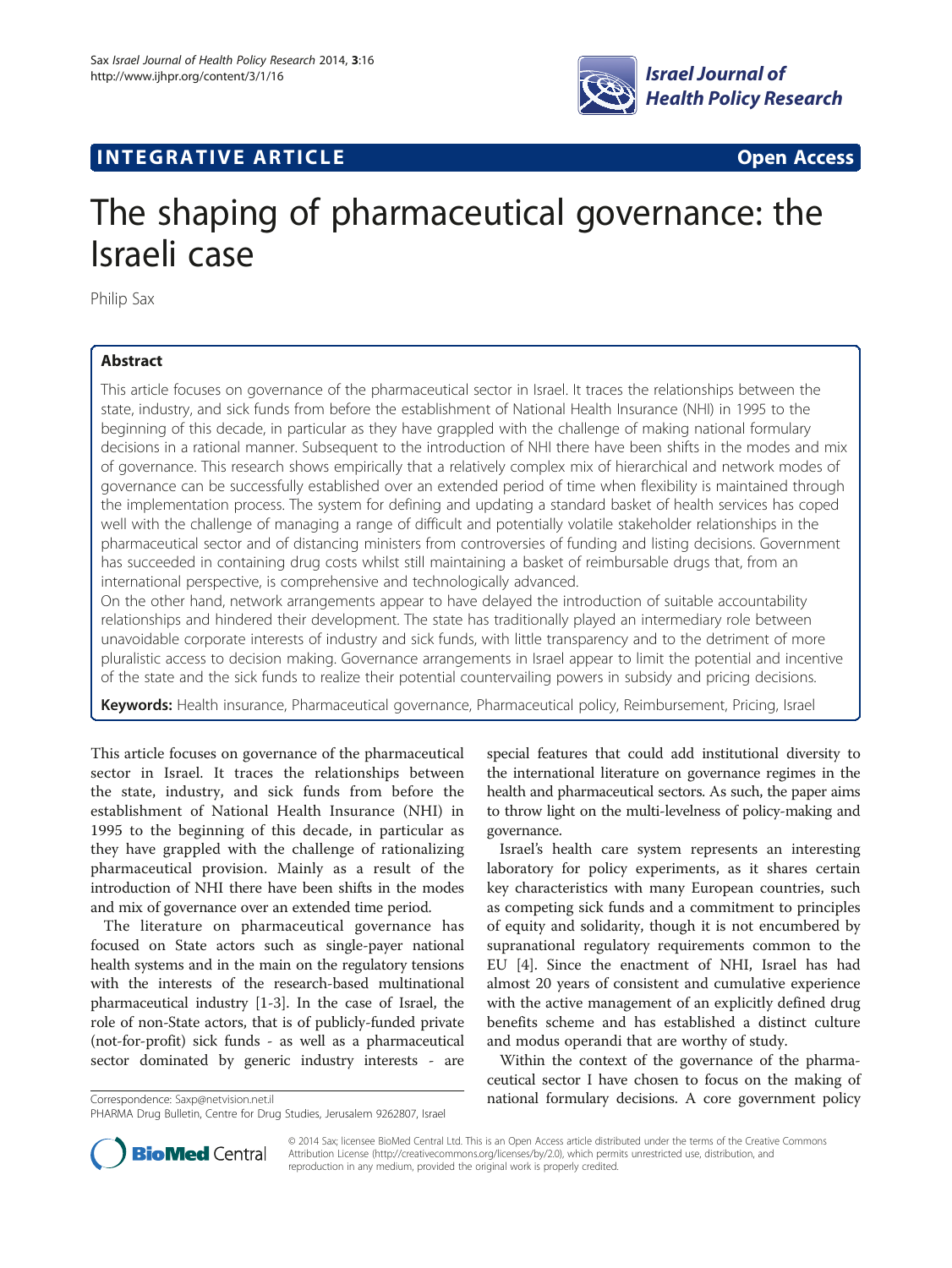objective is cost containment, an issue in which the interests of government, sick funds and a generic-based industry coincide, at least to some extent. In the NHI era Israel has achieved long-term success in cost-containment [[5\]](#page-9-0), with the key factors including: a tight health budgetary framework within NHI; a small number of dominant sick funds; and comprehensive policies for generic medicines [[6,7](#page-9-0)]. Israel has had success in managing pharmaceutical expenditures while maintaining universal access to medically necessary pharmaceuticals since the introduction of NHI.

On the other hand, the issue of equity has received belated attention [[6](#page-9-0)]. Only about 60% of pharmaceutical expenditure in Israel is funded via NHI, with the balance consisting of patient co-payments as well as purchases of drugs (or their specific indications) not covered by the NHI including OTC medicines.

The first section Concepts and theoretical issues of the paper introduces concepts related to the shift in the governance of the pharmaceutical sector, including the theory of countervailing forces. The second section [The Israel](#page-2-0) [case](#page-2-0) presents the Israeli case. The third section [Discussion](#page-7-0) discusses the successes and failures of the Israeli approach to date and suggests ways forward. An [Appendix](#page-8-0) presents a descriptive analysis of the Israeli pharmaceutical industry context, focusing on the local generic-based industry and its role in the policy network.

# Concepts and theoretical issues

The literature on trends in public sector governance since the late 1990s notes that modes of governance have become more complex. In addition to the hierarchies and markets of the 1980s and 1990s, network arrangements were identified. Increased system complexity renders hierarchical modes inadequate over time [\[8,9](#page-9-0)]. There is a need to engage in network modes of governance with partners in a horizontal network to bring stakeholders together for a common end. Health governance internationally became more complex, with both hierarchical and network modes of governance explicitly represented within single public systems [[8\]](#page-9-0). Barnett notes that, while there has been a decline in market arrangements, there is a persistence of hierarchical forms and greater presence of organisational (and community) networks. Tuohy [[9\]](#page-9-0) points out that, with increasing complexity of technology and relationships, traditional vertical directives may no longer be adequate and governments themselves may need a wider repertoire of skills, including negotiation and persuasion, to manage interdependent organisations and networks. In conceptualising the stateindustry- sick fund network, I draw upon Rhodes [\[10,11](#page-9-0)] who argued for a definition which identifies governance as referring to 'self-organising, inter-organisational networks' and which contains four features:

- interdependence between organisations;
- continuing interactions between members of the network;
- game-like interrelationships and interactivities, that are rooted in trust and regulated by rules of the game negotiated and agreed by network participants.
- a large degree of autonomy from the state.

Governance and coordination are nouns, and an analysis that deploys these terms can sneak in an implicit assumption that some sort of governance and coordination has been achieved. However, the achievement of some requisite level of governance and/or coordination in different settings cannot be taken for granted. Rather than assuming the achievement of governance, and asking what type(s) are to be found, Tenbensel [[12\]](#page-9-0) suggested that analysis of multiple modes can gain more traction by focusing primarily on attempts to steer in the direction of any perceived ideal types of governance. In order to bring the political context into the foreground, it is useful to think of each of the modes of steering as contingent upon the mobilisation of particular types of power and knowledge resources. The various modes of governance and steering each require a different constellation of power and knowledge. Therefore, shifts of emphasis from one mode of steering to another require the gathering of different types of knowledge and the deployment of different power resources.

In this paper I try to capture and characterise the shifting modes of governance in the Israeli health and pharmaceutical sectors. I identify a shift from an unregulated market arrangement in the pre-NHI era that shifted to a mainly hierarchical mode of governance with the establishment of the NHI funding reform of 1995, and which continued through the early NHI "transition" years from 1995–1998. In the decade and a half since there has been a long-term shift from the mainly hierarchical mode to a mixture of hierarchical and horizontal modes of governance with the characteristic of a looser, more dispersed policy network.

To understand how and why a policy network operates, it is necessary to understand the unwritten constitution, which guides the behaviour of government, industry and sick funds towards each other and influences the strategic deployment of their resources. Some of the rules can be distinguished by what these actors say or write or believe the rules to be. Other rules can be inferred from their conduct to each other. Although there are apparently no regular formal consultative arrangements between the government and industry groups in Israel, there are many informal exchanges, some of which take place at the highest levels in the Ministry of Health [MOH] and other government ministries (Treasury, Industry, and Justice).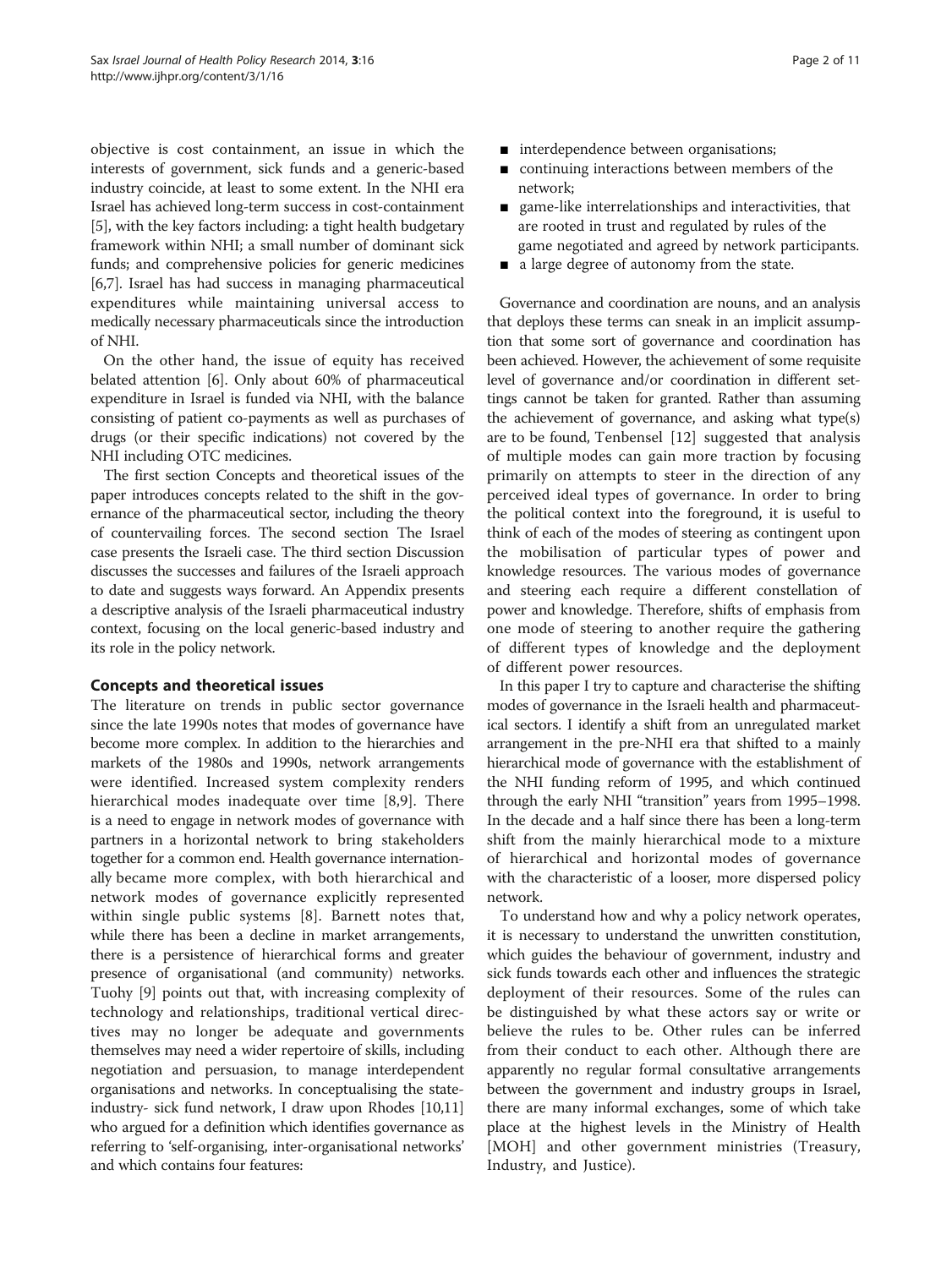<span id="page-2-0"></span>To understand better the shaping of the governance of the industry and the sick funds (the pharmaceutical "sector") over the last two decades I also draw on some of the theoretical concepts used by Abraham [\[1\]](#page-9-0), in his investigation of the governance of the industry in the context of the UK National Health System (NHS) since the latter's creation. In particular I draw upon the concept of countervailing powers [[13,14](#page-9-0)] to corporate bias [[15](#page-9-0)]. The theory of countervailing powers focuses on the role played by a range of actors and the pressure they exert, or fail to exert, to achieve or to block a dominant party's position. It has recently been applied to understand the rapid growth of medicine use and the governance of the pharmaceutical industry [\[16,17\]](#page-9-0).

# The Israel case

This section begins with a description of the Israeli political economy context focusing on public policy and the budgetary framework. This is followed by an analysis of governance in the Israeli pharmaceutical sector within the context of health insurance reform, referring to the shifting modes of governance and the multi-levelness of policy making and governance. The section then focuses on governance arrangements in the management of the NHI drug formulary (basket), in order to reflect on how well pharmaceutical governance has fared in the previous two decades and how the state has dealt with and resolved conflicting interests in the key areas of reimbursement and pricing. The section concludes with a comparison of the governance and institutional approaches taken by Israel and New Zealand, which has a central pharmaceutical management agency in a single payer NHS system.

# Political economy and public policy context

Prior to NHI, the health care system was plagued by a number of problems, the most relevant to this paper were financial deficits and lack of clarity regarding entitlements. The NHI Law was the main policy response to these problems [\[18\]](#page-9-0). Three related factors that are key to an understanding of the pharmaceutical sector in Israel and its development are the role of central government, the nature of the NHI reform and the reform's impact on the pharmaceutical sector.

Central government dominates Israel's political economy and the formation of public policy, with the Treasury being traditionally very influential in policy making. There has been a long-term central government focus on fiscal consolidation, containing public expenditures in all civilian areas including health, starting from around 1985 (Economic Recovery Programme). This was bolstered by the country's financial and political leadership for most of the period since 1996. In the 1990s in particular the Treasury became the "policeman" of the public

services, vetoing potentially costly reforms of state agencies and putting obstacles in the way of funding costly legislation. In Israel's policy-making network, economic thinking has become preeminent in social welfare policy and ideology, particularly since the 1990s. In Israel, as in other countries, social policy took on a harder, neo-liberal edge to match the deregulation policies of the late 1980s. Often a gap arose between promises embedded in much of Israel's welfare legislation and its actual implementation [[19](#page-9-0)].

In 1995 the NHI Law went into effect, creating compulsory health insurance for all Israeli residents by means of one of 4 existing sick funds of their choice. The main goals of the law were to provide universal health coverage; spell out residents' rights to a basic package of health services; promote increased equity; assure the solvency of the healthcare system; and give residents greater freedom of choice among sick funds. A key plank of an earlier reform proposal not incorporated into the NHI law, which remains on the agenda till this day, was to absolve the MoH of operational responsibility for the provision of health services, thereby allowing MoH to devote more effort to monitoring and regulating the system.

Although the 1995 NHI reform was a step forward in the social welfare sense, with Israel catching up with those of welfare state systems elsewhere, it was also a funding reform giving the government for the first time clear budgetary control of the health system. As implemented, a main thrust of the NHI reform was to enhance central government's control over sick fund expenses in order to constrain public expenditures [\[20\]](#page-9-0). Some argue that government involvement in providing financial support to publicly-financed health services has continually been eroded during this period. As is the case with basic and comprehensive welfare legislation, the NHI Law intrinsically affords substantial leeway for bureaucratic or procedural judgement in its implementation by the MOH and the sick funds [[19\]](#page-9-0).

In general, Israeli public policy has been influenced by the paradigm of new public management (NPM). In the health sphere, since implementation of NHI in 1995, Israel has deployed a fairly comprehensive version of regulated competition for health care services, with open enrolment for citizens in four regulated, capitated sick funds. Perhaps the most challenging aspect of the regulated competition model, mandating and updating a standard basket of health services, has been carried out [[21\]](#page-9-0).

In the pharmaceutical policy domain, since the early 1990s and even before the introduction of NHI law, government in Israel had become increasingly active. Not only was it more active than in the past, but arguably for most of the period government has also been more active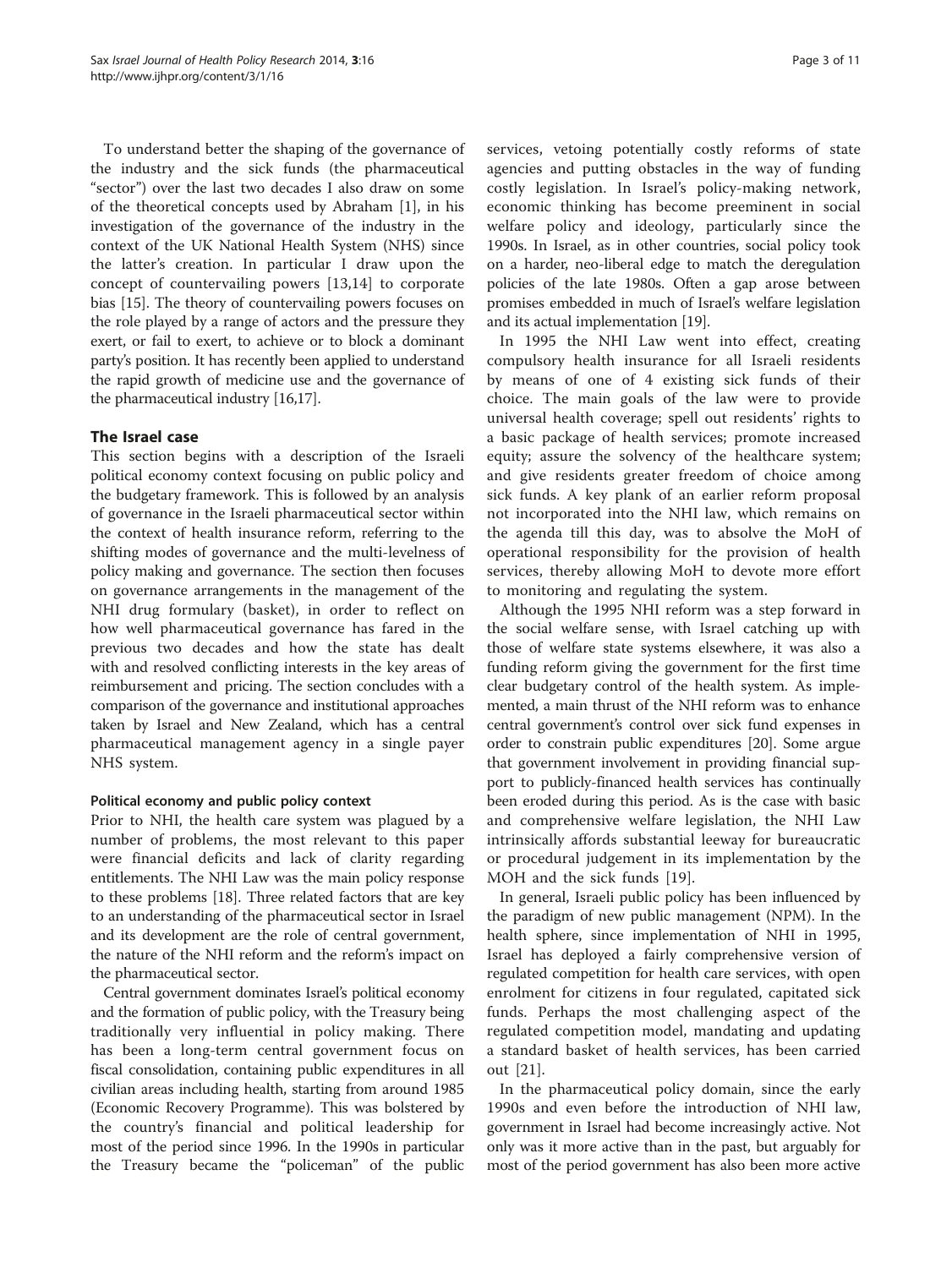in the pharmaceutical domain than in most other areas of health policy. This has particularly been the case following the introduction of NHI in 1995, which cast the government, especially the MOH and the Treasury, in a much more central role as regulator in the pharmaceutical policy domain. In the early days, as now, a major policy concern has been the relentless growth in expenditure on prescribed medicines as a stream of new and costly therapies came onto the market. However, it was only with the establishment of NHI and the health services basket in the mid-1990s, that the cost of medicines and the issue of ensuring affordable access really became a focus of concerted public policy attention. With the government commitment under NHI to guarantee universal access to a defined basket of health services within a defined budget, prescription medicines were caught up in the emerging financial arrangements underpinning public health services in Israel. Public uproar over failure to update the basket and Treasury efforts to leave the determination of benefits to the sick funds, led in 1998 to a unique government involvement followed by a (near-total) commitment since then to provide an extra budget for annual update of the national basket of health services and the reimbursement of new drugs. At the same time the Treasury initiated legislation to formalize co-payments for services covered in the basket and this was approved by parliament.

# From market (pre-NHI) to hierarchical (since NHI) mode of governance

Before 1995, in the pre-NHI period, a market-based mode of governance was dominant, characterised by non-regulated competition between the sick funds. Traditionally in this period the MOH shared decisionmaking powers with the Clalit sick fund, mainly because of its dominance (then a 75-80% share of overall sick fund membership) and its political ties with the Histadrut (labour union) and Labour governments. The Treasury was also a powerful co-player but in this era the financial accountability mechanisms were loose.

As noted above, the increasing financial instability of the health system in the 1980s and early 1990s, particularly in the Clalit sick fund, highlighted the need for a more managed and regulated mode of governance. The NHI health reform of 1995 drew on the rhetoric of managed competition, but rather than fostering competition, the main thrust of the NHI reforms was to enhance central government control over sick fund expenses in order to constrain government expenditures [[20](#page-9-0)]. The result was a dependence of sick funds on central government funding and a more transparent hierarchy of Treasury over MOH and of MOH over sick funds. In the pre-NHI era the boundary between policy and service provision was often blurred; in the NHI era this boundary became clearer, with

government responsible for policy and the sick funds for service provision. The introduction of a clear budgetary framework for the NHI and the public health care system forced sick funds to adopt better management tools in order to run more efficiently (and possibly more effectively). The government increased its regulatory powers over the sick funds, particularly over Clalit. The voice of the sick funds became more expressed in operational management and implementation of policies decided at the State level. Clalit (and the other sick funds) remained a partner in policy negotiations, but Clalit no longer had veto power. Till this day the sick funds are not organised into a formal association which jointly and legally represents their interests and those of their members vis-a-vis government and regulators. This is opposed by both MOH and the Treasury - formally on antitrust considerations so as, it is claimed, to protect patient rights.

The introduction of NHI also promoted the government, that is, both MOH and the Treasury, to a much more central and active role as regulator in the drug policy domain. Previously, it was limited to medicines registration and price control. The state via the NHI had now become responsible also for the issue of universal access to a defined basket of health care services. In response to government concerns about equity and access there evolved greater MOH control of pharmaceutical services. Central policy and guidelines were introduced that were to underpin government desire for consistency of access and services, and these were maintained by mechanisms such as national policies mainly administered by the MoH's Medical Administration and budgetary and financial accountability provisions carried out by the MoH's Division of Supervision and Control of Sick funds.

# Mixed modes of governance (hierarchical and network) in the NHI era

In the NHI era Israel appears to have structured regulatory reform to protect valued institutional arrangements such as the sick funds whilst at the same time creating and then maintaining critical government capacities. Government has been concerned to preserve, not to destabilise or to significantly restrict, freedom of institutional capacities and competencies. The NHI funding reform was characterised by a determination and commitment to keep to the existing institutional configuration. Government has taken care that the reform has not affected the autonomy of the sick funds to keep and develop their own organisation models. The key characteristic of the loosely dispersed pharmaceutical policy network is that there is (clear) direct government control coupled with a decentralised policy implementation process, which can apply a commercial market management approach. Government leaves the sick funds substantial commercial freedom to negotiate with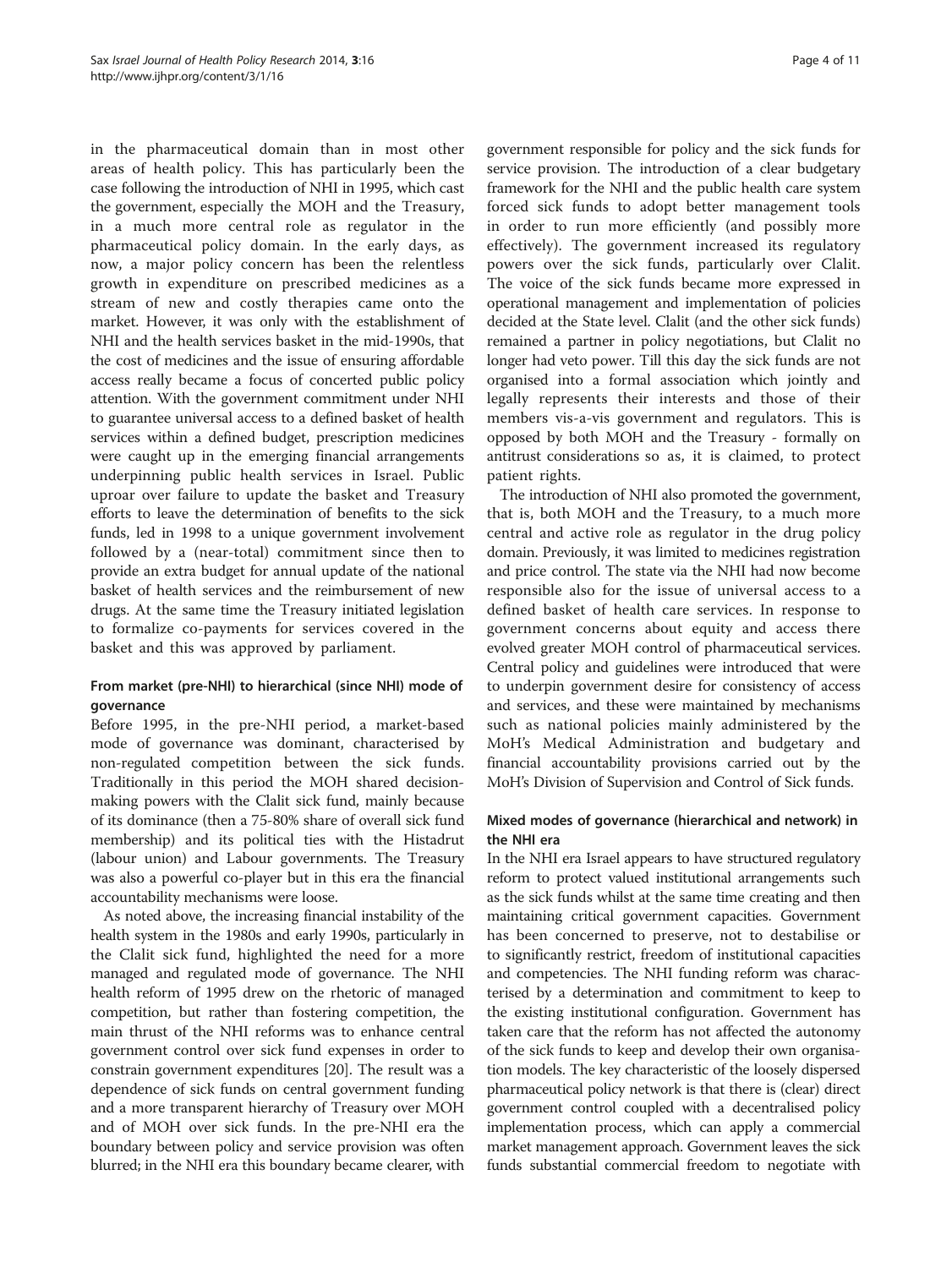industry and pharmacies. Although within the framework of NHI there are no budgeting goals for pharmaceutical expenditures, this has allowed the government to succeed in fulfilling its core objective of containing pharmaceutical costs. Sick funds apply formulary management practices that include: specifying which of the available reimbursable products or brands may be prescribed; securing price discounts for drugs purchased; and where appropriate specifying conditions under which a physician may prescribe certain drugs for patients.

At the same time as protecting institutional arrangements, there has been also a rise in government technical competency which has brought reforms in key aspects of pharmaceutical policy, for example encouragement of the provision and use of generics to reduce costs and introduction of international (external) price referencing. The new national policy equilibrium required major change in the MOH. In addition to its traditional drug registration (market authorisation) and pricing control activities it has had to create new technical infrastructures (scientific, technical and economic), including health technology assessment (HTA) and the use of evidence-based medicine in reimbursement and associated national prescribing guidelines; supervision, mainly financial, of sick funds' activities.

## NHI and the rationalization of pharmaceutical provision

Prior to the introduction of NHI in 1995, there was a lack of a clear national policy regarding reimbursement and priority setting for access to new drugs and technologies. Each sick fund had its own formulary. Decision making on what would be included in the formularies was mainly the outcome of negotiations between each of the sick funds and the commercial sponsor of each new drug. Sick fund formularies were not widely distributed and guidelines regarding their formation or update were not publicly available or discussed. In the pre-NHI era, priority setting by the private sick funds took place within a competitive insurer market that was not regulated or subject to government supervision. The drug formulary could be used by sick funds, if they wished, to select against high–risk patients. Industry's efforts to attain formulary inclusion were mainly addressed at top sick fund management as well as at opinion and thought leaders in the medical profession working in sick funds and in hospitals. Connections between sponsors and members of the early policy elite (Clalit sick fund–Histadrut labour union-Labour Party) could be used to overcome problems or resistance. In the absence of strong budgetary control by the government over the sick funds at that time and in the context of a competitive sick fund market, sick funds had little incentive to exclude new drugs and technologies; critically this applied to the dominant sick fund Clalit which was losing market share. The "bill" in any case would be picked up by government which eventually had to bail out the Clalit on more than one occasion. In 1994 it was the Clalit's dire financial situation that led to the establishment of the NHI.

The NHI basket of services specifies procedures and drugs and indications for use of these services. Although there is a common list of drugs to be covered under NHI, sick funds operate their own formularies. NHI gives parliament the right to remove items from the basket, and to add items on condition that budgets are made available by the government (implying agreement between the MOH and treasury) to cover the anticipated costs [\[21\]](#page-9-0).

During the transition period of 1995–8 - whilst NHI was already in place but before the precedence of extra funding for new drugs and the establishment of national HTA, leading local companies succeeded in getting new expensive treatments for multiple sclerosis added to the basket. This was achieved in spite of an internal MOH economic assessment that spelled out the low cost-effectiveness of these treatments, which at that time were unproven in terms of efficacy, and in spite of the substantial budgetary implication of including them. In addition to the strenuous lobbying of these companies, pressure was also generated by claims in the courts mainly against the MOH and the sick funds for access to these treatments. The sick funds, which were formally absent from the closed debate within the MOH on this issue, were left to fund these treatments.

In 1998 a Public Committee was established for the first time in order to consider the addition of new services to the basket, with the Treasury appearing (with hindsight) to provide an annual increment of about 1% to the known cost of the basket for this purpose. The list of services, mainly pharmaceuticals, seeking inclusion in the basket far exceeds the available funding. The creation of this MOH-appointed Committee was designed, perhaps, to provide insulation for the MOH and government. The committee meets several times over a few months each year in order to discuss technologies which have been selected and ranked for prioritisation earlier in the year by internal non-transparent MoH procedures.

The update process in Israel is unique. In most of the Western world the inclusion of each specific technology is assessed sequentially, within the context of the annual health services budget. In contrast, in Israel, assessment of hundreds of technologies (ca 400 annually, a majority of which are resubmissions) competing with each other are carried out at the same time. The process of updating the basket essentially involves choosing between drugs that are not alternatives for treating the same clinical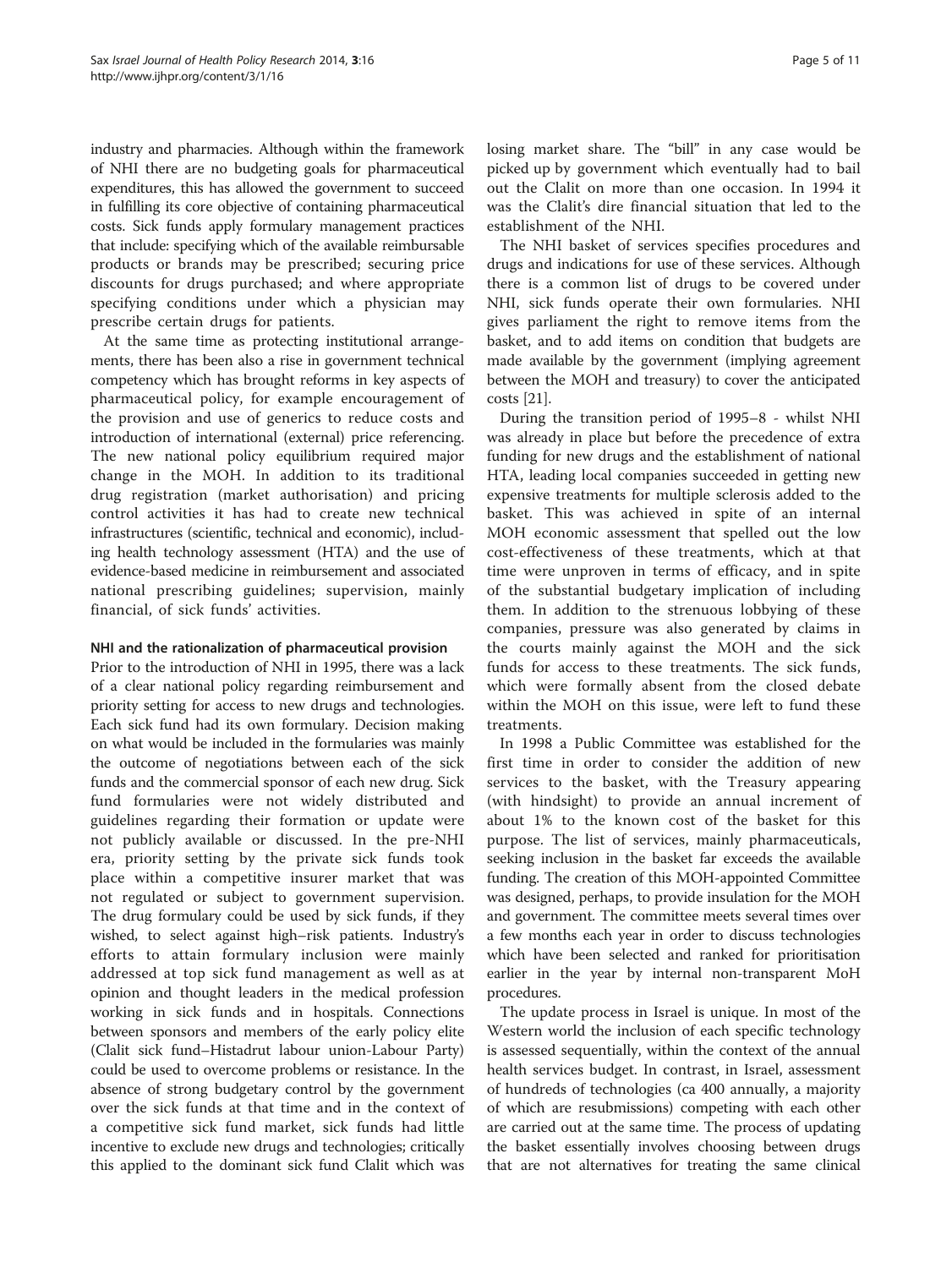problem, but which are competing candidates for the extra monies determined and budgeted for this purpose. A major consideration in decision making is centered on the highly uncertain assessment of budget impact in the short to medium term. This approach tends to marginalise, at least in the public space, the key issue of what is the therapeutic advantage (marginal clinical effectiveness in relation to more established medications) of a candidate drug and of the quality of evidence to support it. The process begins with a ranking of potential new services, based on HTAs performed internally by the MOH and which is presented in summary form by it to the committee. The committee, which is made up of physicians, MOH representatives, a representative of each of the four sick funds, Treasury representative(s), and public representatives (2–3 with backgrounds in ethics, religion and law) then deliberates based on various ethical, economic and social criteria in order to arrive at a final ranking and a decision as to which services will be included within the available extra budget. Patient organisations and industry are not represented directly on the committee. There is lack of transparency and public access is limited to invited media. It is virtually impossible to follow the proceedings, particularly at the level of a specific technology. The media could be considered as a potential countervailing force in a debate regarding funding decision. However this potential is not realised; apart from the enormous complexity of following committee discussions, this potential is weakened due to the media's underlying message that the NHI basket is basic and insufficient and that more funding is the solution.

In notable cases involving cancer drugs, such as Herceptin (trastuzumab) and Avastin (bevacizumab), pressure exerted by lobby groups and politicians overcame, apparently, the inclination of the committee based on HTA [\[21](#page-9-0)]. Moreover, the level of funding varies substantially from year to year, and the decisions of the committee are subject to Cabinet approval, such that the process [\[22](#page-9-0)], according to Chinitz [\[21\]](#page-9-0), "remains a mix, sometimes unstable but still impressive, of science and politics [\[22-24\]](#page-9-0)".

#### Governance arrangements in reimbursement and pricing

In the NHI era, government has become a stronger part of an inter-organisational network of pharmaceutical governance consisting of key self-organised participants, industry and sick funds, groups that accept government authority within the network of governance. Survival of the network requires management of a range of difficult and politically volatile stakeholder relationships. Negotiation and accommodation, flexibility and trusting relationships are requisites of this network and help to ensure its survival. In the increasing complexity of reimbursement decision making since 1998, the role of these stakeholders has

been strengthened. Sick funds have privileged access to and influence over the state in funding decisions. With access to HTA within the MOH and a representative of each sick fund on the committee (and also on its more exclusive key economic sub-committee) they are able to influence which drugs get added to the basket and under what conditions and restrictions.

The presence of sick funds helps to keep reimbursement decisions at a distance from the political arena. For instance, the government reimbursement process itself does not get involved in cases involving exceptional circumstances; such cases fall under the discretion of the sick funds which have had to set up their own "exception" committees [[25\]](#page-9-0).

As the MOH's HTA and the committee cannot hold all the required competencies and information internally, they require the technical support, information and expertise provided by stakeholders; the involvement of industry (the main proposer and provider of HTAs) and sick funds helps to guarantee the legitimacy of the final assessment and helps to prevent conflict after the technologies have entered the market.

The drug industry has no formal access to the decision-making process in the committee and there is no appeal process. This lack of access is not a crucial matter for the local generic-based industry (see [Appendix](#page-8-0)), as most submissions are made by multinationals and their local representatives. Nevertheless, the survival of the network also requires keeping on-side two influential stakeholders – the research-based multinational pharmaceutical industry and the medical profession. This has meant recognising innovation and managing the tension this creates vis-à-vis cost control objectives. Keeping both stakeholders on-side was facilitated by the extra budgets allocated for the annual updating of the drug basket. There are also several features of the process for updating the list which indicate that government wishes to avoid confrontation with "Big Pharma". These include: no prior price negotiations (thus implicitly delinking price premium with degree of innovation such as therapeutic advantage); not stating the grounds for non-inclusion; and automatic resubmission in the next cycle without having to address issues raised earlier (such as high prices and inadequate evidence base). The process was set up in the period when the government had to defend its policy regarding patent law amendments favouring the Israeli generic industry from strident criticism particularly in the USA capital, and the threat of sanctions from "Big Pharma".

In a comparative analysis of institutional design in several countries including Israel, Maor [\[26\]](#page-9-0) classified national drug reimbursement agencies based on the level of independence of the reimbursement mechanism and the quality of drug evaluation. Dividing these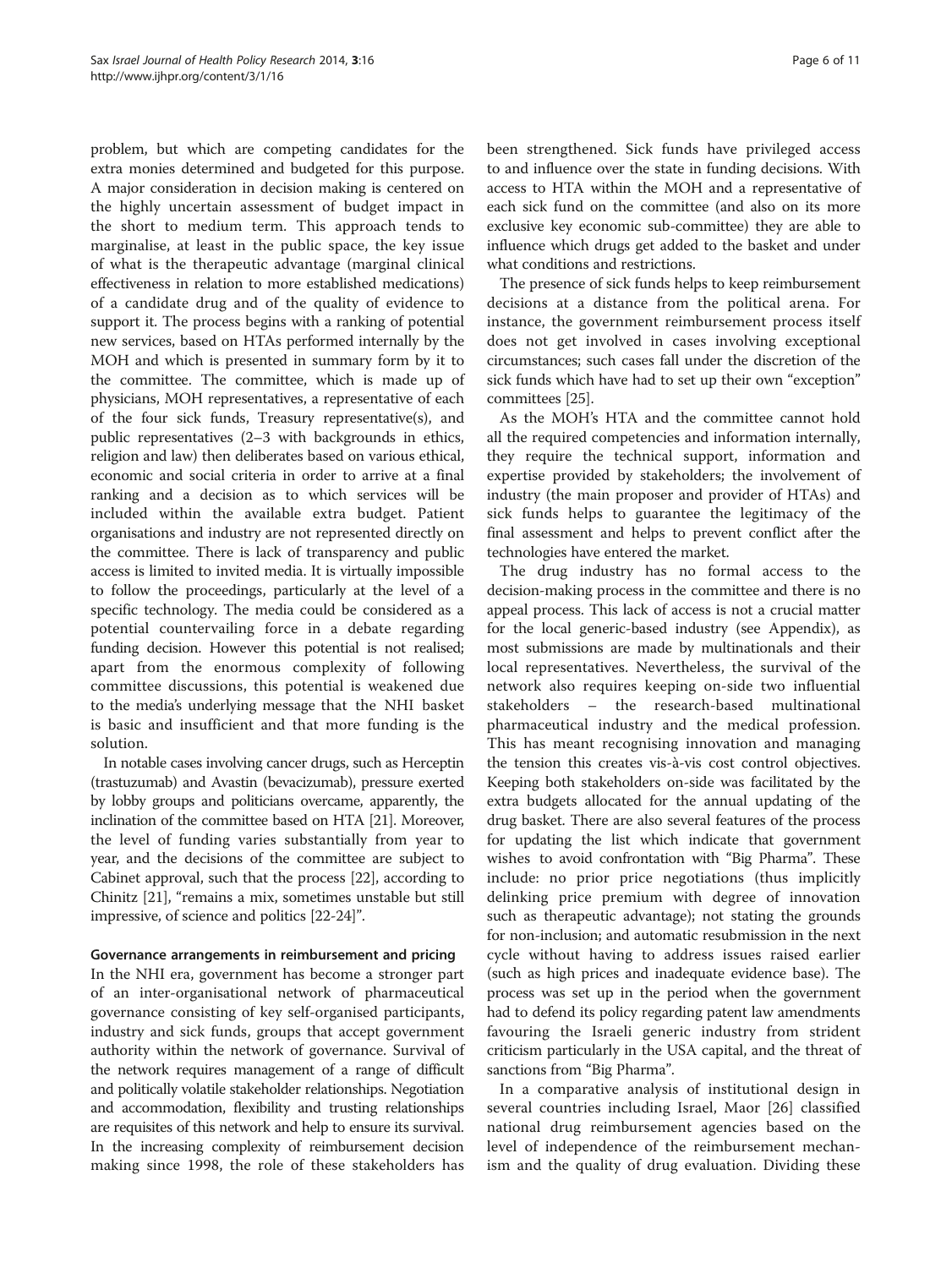mechanisms into four model types- adversarial, nearadversarial, trust and near- trust - Maor suggested that each model represents a distinct way in which governments can use institutional devices to manage the risks related to agency reputation. He concluded that Israel's reimbursement agency is a classic example of a "trust" model which he characterised as being less independent from government ministries and as having less demanding standards of drug evaluation. In Israel the guidelines for clinical and cost- effectiveness evaluation do not represent a demand that companies demonstrate comparative therapeutic advantage. There is no indication of the preferred type of study, type of participant, type of interventions or type of outcome measures. The guidelines implicitly encourage the submission of the best available data or evidence without prescribing the type of evidence or data that is deemed acceptable [\[26\]](#page-9-0).

Although the innovativeness of many new drugs is dubious, and many new drugs offer little health benefit ('me-too' drugs) beyond what is currently available, manufacturers will typically – and by business necessity must – claim innovation [[27\]](#page-9-0). However, government involvement in the basket update process and in the prior and separate regulation of drug prices (by means of external reference pricing, ERP) does not constrain the prices of new products and thus it cannot be accused of not rewarding claims of innovation. New cancer drugs are often reimbursed earlier in Israel at prices similar or higher than in England and elsewhere [\[28\]](#page-9-0). Israel is prepared to recognise and pay the price of innovation, not least because of the political risk of not doing so in the case of a government-controlled non-independent reimbursement agency [[26](#page-9-0)]. In the absence of price negotiation before a new drug is added to the basket the government is tacitly agreeing to high prices of new products in its funding decisions; such a policy can delay and sometimes prevent the inclusion of drugs. Although the market approval process is separate from the HTA and the reimbursement process, they are institutionally linked in as much as they are carried out by the same internal directorate in the MOH. In recent years there has been a pattern of the MOH issuing market approval in some cases only after the drug has become reimbursable.

With regard to pricing, a corporate bias has been dominant in the regulation of drug prices, permitting the industry to have privileged access and influence over government on this issue - access not afforded to other interest groups. ERP was introduced in 2001, linking drug prices to high-priced reference countries in Europe. At the same time ERP in Israel uniquely links the prices of generic drugs to original brand prices, and these listed prices- and not the discounted prices negotiated by the sick funds- form the basis on which co-payments levied by the sick funds, with MOH approval, are determined. Whereas, in the two decades before ERP was introduced, sick funds were a countervailing influence mobilised then to support government moves to price reform, they have since become aligned with the industry. Furthermore, in the competitive sick fund market there is little chance that sick funds will use their potential countervailing power against the reality of high prices being sought for moderate benefits by a drug's commercial sponsor. In the absence of the MOH fulfilling its potential as a countervailing influence, and of any countervailing influence from the dominant sick funds in working against structural price distortions, the weakening of the regulation of price by corporate bias continues. The maintenance of the current price regulatory system since 2001 is testimony to the reluctance of the state to a price control system that better protects the interests of the NHI over and above the interests of the industry and the sick funds [\[29](#page-9-0)].

#### Medical profession and disease-focused patient groups

Due to the non-transparency of the HTA process it is not clear to what extent submissions by sponsors are subject to independent review and critique as distinct from clarification from non-independent clinical specialists, sick funds and the sponsor. Independent scientific experts could act as a countervailing power to a sponsor that hopes to achieve a high ranking from the MOH's HTA. On the other hand, in the absence of challenge by scientists and regulators to the power of manufacturers in funding decisions, this signifies some degree of corporate bias [[30\]](#page-10-0). In the case of Herceptin lobbying and politicians overcame, apparently, the inclination of the professional committee based on HTA [\[21\]](#page-9-0).

Enlarging the evidence-based medicine aspect, an integral part of HTA, does legitimise the cost-containing side of the reimbursement process as it is consistent with best practice and so keeps the medical community on-side. It also reflects an alignment of managerial and clinical rationalities, so that doctors are enrolled into a system of governance. In its management of the drug benefit scheme, the state is placed in opposition to the medical professions' concerns about clinical autonomy. Those concerns encourage the industry to assimilate the medical profession as an ally in the industry's quest to undermine those elements of the state (e.g., HTA) having countervailing effects. This, in addition to industry's ability to mobilise alliances of organised groups of patients, to use courts, and to gain privileged access to government, helps to frustrate the state's objectives, redirecting them more in line with industry interests.

Furthermore, industry's creation of "assimilated allies" with an ideological assault on the consciousness of the medical profession - what doctors learn regarding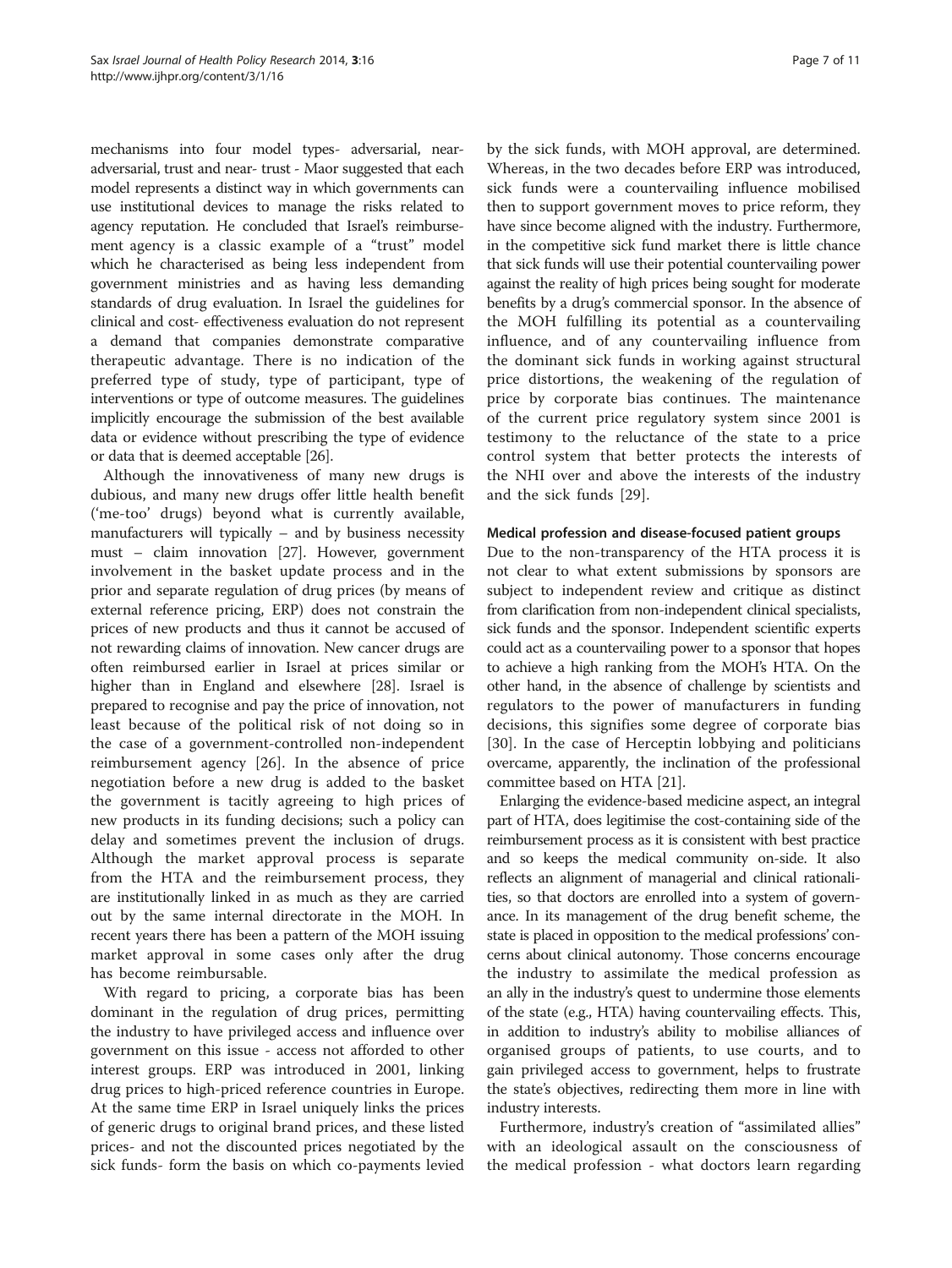<span id="page-7-0"></span>diagnostic criteria, what they are told by opinion leaders in "continuing medical education", what they learn from biased medical journals and what they absorb from company representatives and advertisements - has promoted "pharmaceuticalisation" [[1\]](#page-9-0) inside and outside the NHI. (Outside the framework of the NHI basket these processes have thrived, aided by the widespread diffusion of more market-based supplementary insurance). Not all pharmaceuticalisation is contrary to the interests of health or the NHI, but some of it can be. The assault is so pervasive that it may be difficult for busy doctors to distinguish ideology about drugs from valid knowledge - all the more so if their patients are demanding particular drugs (recommended by industry-supported patient groups and the media). The growing "pharmaceuticalisation" and consumerism has expanded physicians' prescribing horizon outside the NHI, making difficult the distinction between rational prescribing based on collective health priorities and promotional claims for the therapeutic value of new products. The twin processes of pharmaceuticalisation and consumerism have predominantly served to assimilate the potential countervailing powers of the medical profession and patients into allies of corporate bias in governance [[1](#page-9-0)].

# Comparing governance and institutional approaches-Israel and New Zealand

This trend towards increasingly hierarchical modes of governance has also been the experience of New Zealand as well as a number of other small countries or jurisdictions, most notably those with a clear regional or local system of governance [\[8](#page-9-0)]. However unlike many Western developed countries, (including small-sized ones), central government in Israel has little local/regional control over most health services. In Israel the sick funds, rather than local or regional governments, manage the health services directly. One consequence of the lack of accountability to peripheral areas has been a growing level of health inequality in the NHI era.

Both Israel and New Zealand seem to have succeeded in cost-containment, but the two countries have taken different institutional approaches. In Israel there is a dispersed policy network in a multi - payer NHI system, whereas, in New Zealand, Pharmac was established as a central management agency in a single - payer NHS system. Pharmac's key to success as a manager of a capped budget is considered to be due to the combination of governance arrangements independent of direct government control and a decision-making methodology that employs consistent and widely accepted assessment techniques, features that seem to be distinctive of comparable agencies elsewhere in the world [[3\]](#page-9-0). In Israel, the government has left all matters related to actual drug pricing to the four sick funds. After a decision by the basket of services committee, sick funds are free to

negotiate with the drug suppliers as well as to employ any supply-side strategies that they see fit. However aggressive sick fund supply-side strategies may be, the outcome, in terms of efficient government subsidies and hence low drug prices, according to Maor [[26](#page-9-0)] does not come close to the situation whereby a national purchasing mechanism, such as Pharmac, employs similar strategies. Although a key measure undertaken in both countries is tendering for sole supply rights, examples of procedures undertaken by Pharmac but not by the Israeli reimbursement agency are:

- Refusing to list a new drug for public financing unless it undercuts the price of the existing reference drugs.
- Refusing to include a new drug if it is deemed that the market is sufficiently provided for.

On the demand side, Israel's MOH, unlike Pharmac, has not needed to expand its role into demand management, leaving it to sick funds; prescribers' education is mainly undertaken by the four sick funds that employ doctors.

# **Discussion**

This analysis suggests that a relatively complex mix of hierarchical and network modes of health governance has been successfully established over an extended period of time when flexibility is maintained through the implementation process. The system for defining and updating a standard basket of drugs has coped well with the challenge of managing a range of difficult and potentially volatile stakeholder relationships as well as distancing ministers from controversies of funding and listing decisions. Government has succeeded in containing drug costs whilst still maintaining a basket of reimbursable drugs that, in an international perspective, is technologically advanced.

On the other hand, it has coped less favourably in the area of financial access and equity to health care services for all citizens. Network arrangements in the Israel pharmaceutical sector also appear to have delayed the introduction of, or hindered, suitable accountability relationships, such as monitoring how sick funds have spent the extra funds allocated for basket update [\[31\]](#page-10-0) and the extent of patients' sharing of cost of drug treatments in the basket [\[32\]](#page-10-0). The lack of regional governance - there is no devolution of powers to regions in Israel's health policy - means that there is no regional accountability on health care spending. The state has traditionally played, with little transparency and to the detriment of a more pluralistic access to decision making, an intermediary role between unavoidable corporate interests of industry and sick funds. Institutional and governance arrangements in Israel appear to limit the potential and/or incentive of the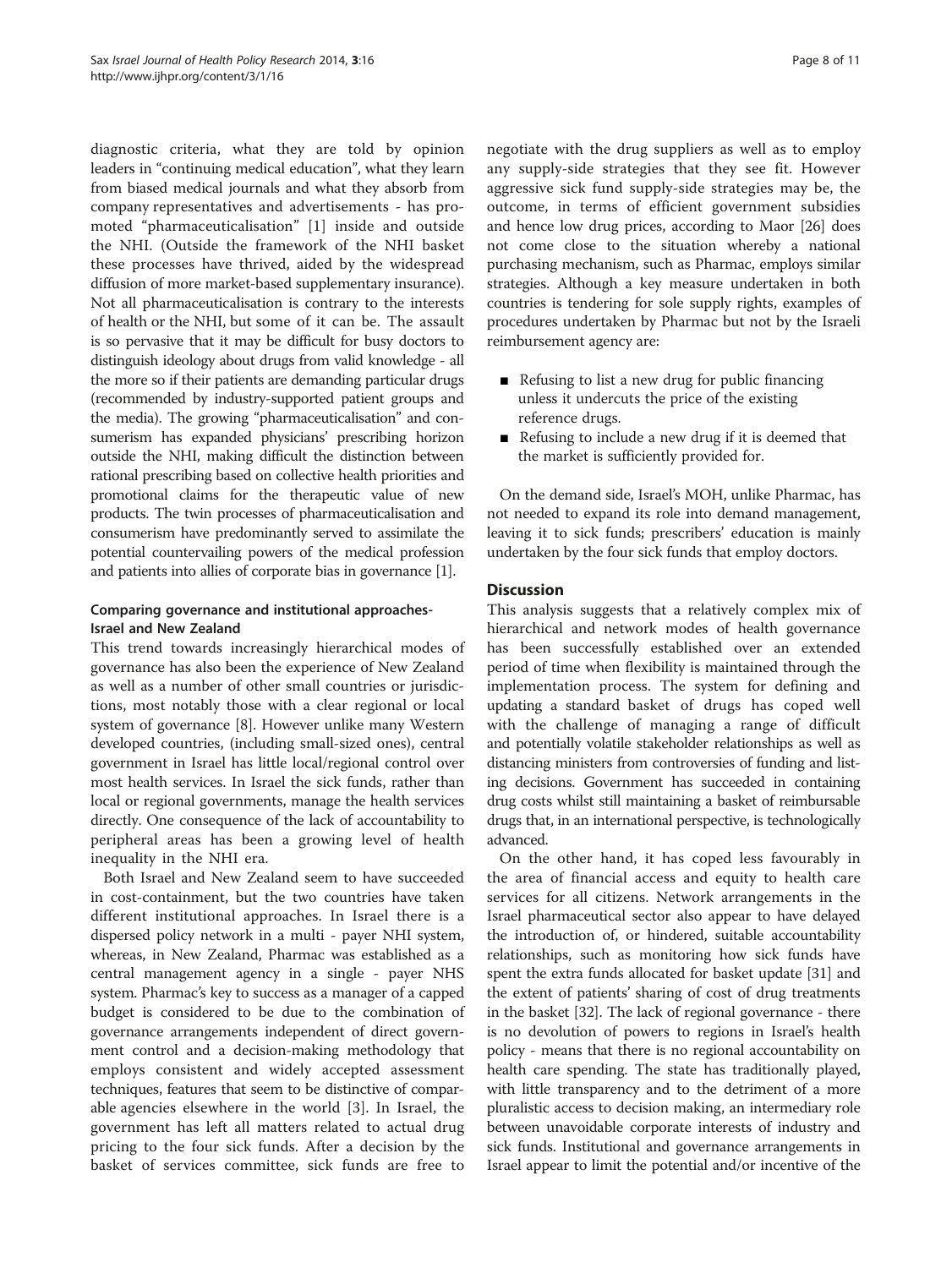<span id="page-8-0"></span>MOH and the sick funds to act as a countervailing power in subsidy and other decisions. In NHI, provision for real public accountability of pharmaceutical development and regulation remains bleak in a government-industry-sick fund complex that lacks transparency and a regulatory system whose public rights of access to information lag behind many other regimes in the West and other developed countries.

One of the effects of corporate bias has been a shift in policy away from regulation in the interests of patients and public health to prioritisation of the interests of the regulatees (industry, sick funds) instead e.g. prices, prescription co-payments as well as supplementary insurance outside the NHI. This focus on pharmaceuticals has diverted or delayed attention away from non-pharmaceutical needs e.g. dental health, long-term nursing care, mental health which were not included in the NHI basket of services. The "idea of innovation" has its success in that update of the basket was seen mainly technologically and pharmaceutically thus arguably delaying or preventing expansion of health services into these areas. These require establishing their own governance arrangements that do not have the unifying value of the idea of innovation that characterises governance of the pharmaceutical sector.

# Appendix: Pharmaceutical sector and industry context

Government has multifaceted and often conflicting roles in its relationship with the pharmaceutical domain: industry's regulator (drug approvals and safety, prices); industry's sponsor (promoting industrial competitiveness); and industry's customer (government–owned hospitals). In addition, as the ultimate source of financing, it serves as a reimbursement agency (universal access and co-payments) and is deeply involved in supervision of the sick funds (budgets and efficiency). These multiple roles, combined with the complex set of interrelating regulations through which the regulatory process occurs, lead to a predisposition for negotiation in considering regulatory alternatives and trade-offs among policy areas. The common thread across the areas of product safety regulation, health policy and support of industry expansion is a trust-based exchange among a narrow range of stakeholders, with a blurring of public-private boundaries. As Lewis and Abraham have noted, in the more neo-liberal regulatory state that has developed, the State has become more responsive to and convergent with industrial interests; consequently, it has less to bargain with and about [[33\]](#page-10-0). There has to be an informal atmosphere of trust between regulators and industry. With increasing government involvement and activism in health and drug policy in the NHI era, the extent of industry's freedom from government action continues to

be limited. On the other hand, industry, with a stake in all aspects of pharmaceutical policy and regulation, draws upon unique resources, such as expertise and lobbying capacity.

An examination of the very limited access to Israel's process of pharmaceutical regulation (approvals and safety; prices) afforded to consumers, health professionals and other non-industry interests, reveals how limited pluralism is in the sector. Israel's pharmaceutical regulation is much closer to corporatism, with all the trappings of social closure, than to pluralism. For example, in Israel expert advisory meetings on medicine regulatory matters are closed to outside scrutiny, in stark contrast to the FDA and closer to the EMEA model. By and large, the industry has been entrusted with regulatory compliance.

Pharmaceutical systems in different countries seem very different in terms of structure and organisation, and in most cases these differences stem from historical reasons where the weight of the local pharmaceutical industry plays a role. The Israeli pharmaceutical sector is characterised by the smallness of the domestic market and the presence of a large generic-based domestic industry that has become relatively influential in relation to the research-based multinational pharmaceutical industry. Subsidiaries of research-based companies were established relatively late in Israel, mainly during the decade starting from the mid-1990s. The influence of multinational pharmaceutical companies derives ultimately from their international mobility. In Israel their influence is in any case limited as they confine themselves mainly to marketing activities: they have no large-scale investments in the country, focusing mainly on small-scale clinical trials and the search for and acquisition of usually early-phase health care technologies.

Pharmaceutical industry activity in Israel, for much of its history, consisted of secondary formulation and packaging and importing activities, with limited capacity to influence policy and to enhance national policies aimed at supporting it. Since the 1990s the sectoriality of the drug industry operating in Israel became more clear–cut between local manufacturers, mainly of generics, and local subsidiaries of research-based multinational industry (involved in importing and marketing). This made it easier for regulators to identify and align with the core interests of the local generic-based pharmaceutical industry which has also become a positive contributor to the national balance of trade. Thus one would expect that some development of polices in the pharmaceutical sector would reflect a "tailoring" of policies suitable to this generic-based local industry.

As the political economic context changed, governance of the Israel pharmaceutical sector has evolved to a distinctive neo-corporate mode of negotiation and accommodation. Regulatory "hostility" seen in the past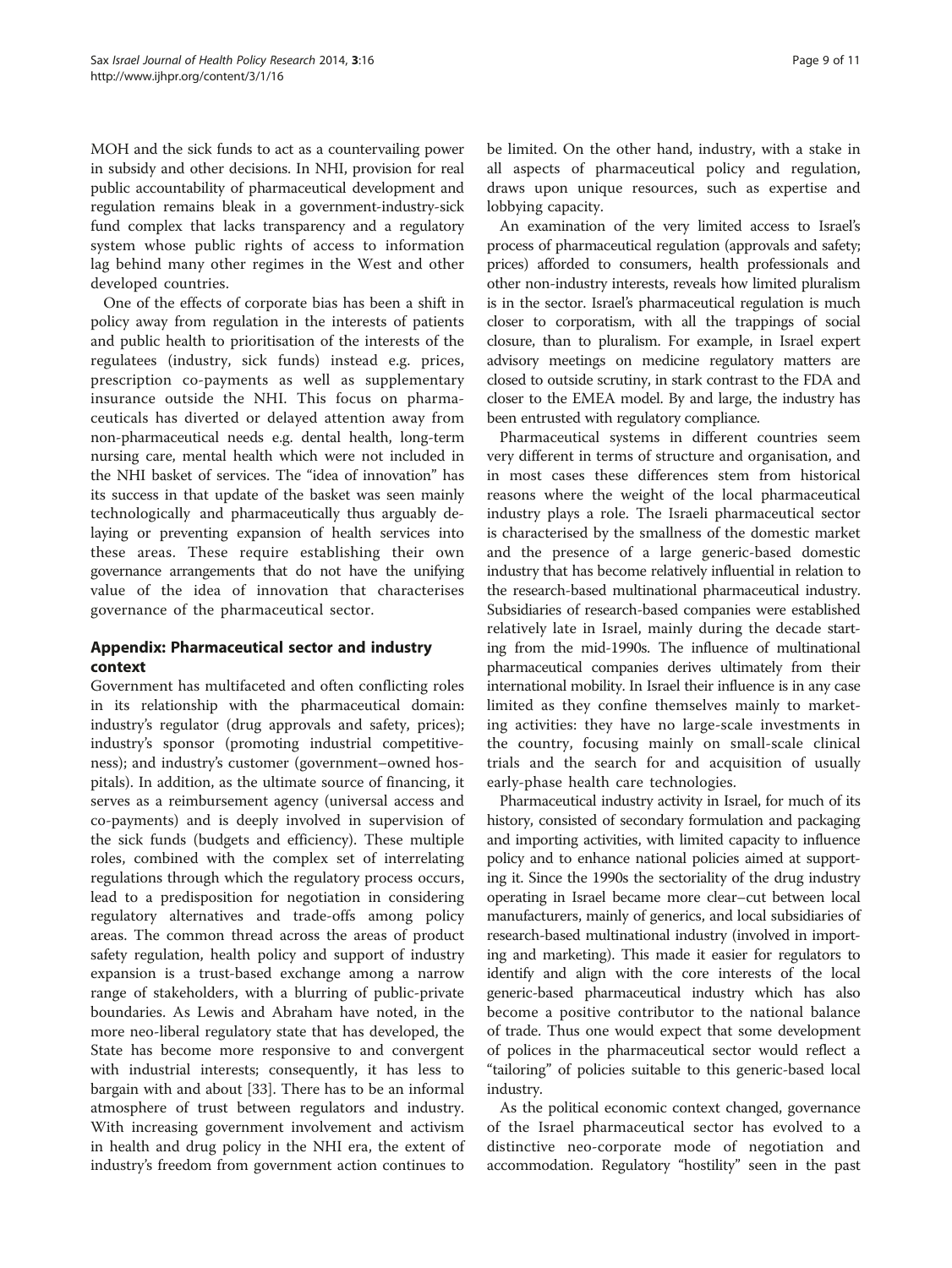<span id="page-9-0"></span>(such as the lag of several years in approval of a new drug [[34](#page-10-0)]), has been replaced by a more sympathetic environment with pharmaceutical policy increasingly formulated within a 'state-capital' partnership. Industry has steadily gained greater access to the government agencies that shape pharmaceutical policy, increasing its opportunities to interact with decision makers and pressing forward its ideas and claims. The partnership approach has resulted in a number of significant government initiatives explicitly aimed at meeting the interests and concerns of industry. Most significant were major Patent Law reforms in 1995 and 2008, which were explicit government recognition of the need to provide a supportive environment for the generic industry as one of the larger industrial activities in Israel. Another has been the preferential tax arrangements given to national export champions such as that provided most generously to Israel's leading pharmaceutical exporter.

The global pharmaceutical enterprise has flourished, and research-based manufacturers – acting both individually and through organised, transnational business networks – have gained considerable political influence within national and supra-national organisations [27]. If once neglected by Israeli regulators [[34\]](#page-10-0), the interests of the multinational globally integrated pharmaceutical industry have also become impossible to ignore. In most countries, strong government commitment to costcontainment has the potential to create a tense relationship with industry. In Israel, because of the generic-based manufacturing nature of the local industry there is arguably less tension than might otherwise be the case. The Israel government can get closer to the pharmaceutical industry and still retain its autonomy and authority, and allow sick fund monopsony power to constrain drug expenditure. In general, the pharmaceutical industry uses the argument that cost containment is 'toxic' to the idea of innovation and thus to a country's prospect of economic growth. But in Israel, the country's economic growth is perceived to be also tied to the wellbeing of a strong generic (export-based) industry.

#### Competing interests

The author declares there are no competing interests.

#### Authors' information

Philip Sax is the publishing editor of PHARMA Israel Drug Bulletin, an independent source of drug information and analysis in the area of pharmaceutical policy and economics.

#### Acknowledgements

The author wishes to thank reviewers for their helpful comments on an earlier draft of this paper.

Received: 14 July 2013 Accepted: 12 May 2014 Published: 27 May 2014

#### References

- 1. Abraham J: Partial progress: governing the pharmaceutical industry and the NHS, 1948-2008. J Health Pol Law 2009, 34:931–977.
- Lofgren H: Pharmaceuticals in Australia: developments in regulation and governance. Soc Sci Med 2004, 58:2397–2407.
- 3. Davis P: "Tough but fair"? The active management of the New Zealand drug benefits scheme by an independent Crown agency. Aust Health Rev 2004, 24:171–181.
- 4. Mossialos E, Mrazek M, Walley T: Regulating pharmaceuticals in Europe: striving for efficiency, equity and quality, European Observatory on Health Systems and Policies. Cornwall, UK: Open University Press; 2004.
- 5. Sax P: Spending on medicines in Israel in an international context. Isr Med Assoc J 2005, 7:286–291.
- 6. Sax P, Shmueli A: Impact of pharmaceutical regulation and policies on health system performance goals in Israel. In Pharmaceutical Markets and Insurance Worldwide, Advances in Health Economics and Health Services Research, Volume Volume 22. Edited by Dor A. Bingley, UK: Emerald; 2010:77–101.
- 7. Sax P: Low spending on medicines in Israel. PHARMA Isr Drug Bull 2010,  $95.1 - 5$
- 8. Barnett P, Tenbensel T, Cumming J, Clayden C, Ashton T, Pledger M, Burnette M: Implementing new modes of governance in the New Zealand health system: an empirical study. Health Policy 2009, 93:118–127.
- 9. Tuohy C: Agency, contract and governance: shifting shapes of accountability in the health care arena. J Health Polit Policy Law 2003, 28:195–215.
- 10. Rhodes RAW: Understanding governance. Open University Press; 1979.
- 11. Rhodes RAW: Governance in public administration. In Debating Governance, Authority, Steering and Democracy. Edited by Pierre J. Oxford: Oxford University Press; 2000.
- 12. Tenbensel T: Multiple modes of governance: disentangling the
- alternatives to hierarchies and markets. Publ Manag Rev 2005, 7:267–288. 13. Light DW: Professionalism as a countervailing power. J Health Polit Policy Law 1991, 16:499–506.
- 14. Light DW: Health care professions, markets and countervailing powers. In Handbook of Medical Sociology. Edited by Bird C, et al. Nashville: Vanderbilt University Press; 2010:270–1289.
- 15. Middlemas K: Politics in Industrial Society: the Experience of the British System Since, 1911. London: Andre Deutsch; 1979.
- 16. Busfield J: Pills, power, people: sociological understandings of the pharmaceutical industry. Sociology 2006, 40:297–314.
- 17. Busfield J: "A pill for every ill": explaining the expansion in medicine use. Soc Sci Med 2010, 70:934–941.
- 18. Rosen B, Merkur S: Israel: Health system in review. Health Syst Transition 2009, 11:1–226.
- 19. Barak-Erez D: Welfare state in Israel: between legislation and bureaucracy. Labour, Soc Law 2002, 16:175–194 (in Hebrew).
- 20. Gross R, Harrison M: Implementing managed competition in Israel. Soc Sci Med 2001, 52:1219–1231.
- 21. Chinitz D: Values, institutions and shifting policy paradigms: expansion of the Israel national health insurance basket of services. Health Policy 2009, 90:37–44.
- 22. Shani S, Siebzehner M, Luxenburg O, Shemer J: Setting priorities for the adoption of health technologies on a national level- the Israeli experience. Health Policy 2000, 54:169–185.
- 23. Israeli A, Chinitz D: Updating the basket of health services in Israel. Harefuah 2003, in Hebrew.
- 24. Chinitz D, Shalev C, Galai N, Israeli A: Israel's basic basket of services: the importance of being explicitly implicit. Br Med J 1998.
- 25. Sperling D: Needs, expectations and public knowledge concerning services outside the medical basket: A lesson from Israel. Health Policy 2014, http://dx.doi.org/10.1016/j.healthpol.2014.03.004.
- 26. Maor M: A scientific standard and an agency's legal independence: which of these reputation protection mechanisms is less susceptible to political moves? Public Adm 2007, 85:961–978.
- 27. Doran E, Henry D, Faunce TA, Searles A: Australian pharmaceutical policy and the idea of innovation. J Aust Polit Econ 2008, 62:39-61.
- 28. Sax P: Benchmarking expenditure and prices of medicines in Israel with the UK: extent and causes of variations in drug usage. PHARMA Isr Drug Bull 2012, 106:1–8.
- 29. Ministry of Health: Final Report of Committee to Inquire into the Price Control Order on Medicines; 2010. in Hebrew.